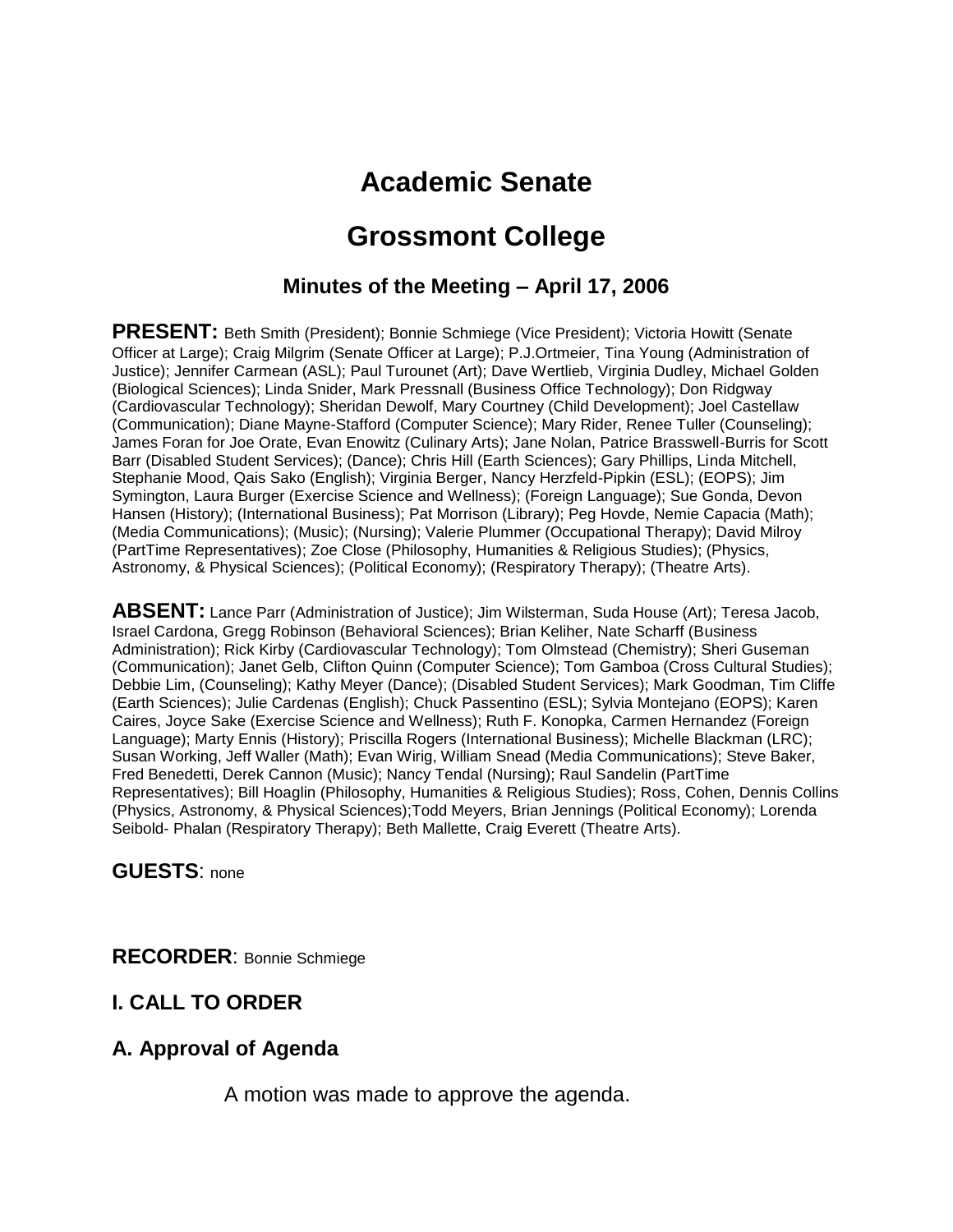M/S/U Schmiege/Dudley

# **Approval of Minutes from April 3, 2006**

A motion was made to approve the minutes from the April 3, 2006 meeting.

M/S/U Wertlieb/Burger

# **II. PRESIDENT'S REPORT**

Beth asked for volunteers to a task force studying the use of off campus sites. Interested faculty should contact her.

Statewide senate will meet next week for its regular spring plenary session. Resolutions were reviewed during spring break by local senate presidents. There will be several resolutions considered on the situation at Compton College and the accreditation commission's response to the situation there, including removing accredited status from Compton. There will also be several resolutions considered opposing SB 847 which proposes a change to the 60% limit for part time faculty workload. There was a handout listing the pros and cons of the proposed change, as well as a list of questions about the proposal. The senate did not take a position on SB 847, and Beth agreed to vote carefully on the resolutions regarding this matter and bring a report to the senate at the next meeting.

## **lI. ACTION ITEMS**

## **A. Student Grievance and Due Process Procedure – Attachment #1**

The document was amended by a friendly amendment.

A motion passed unanimously.

M/S/U Wertlieb/Dudley

## **B. Statute of Limitations on Grade Changes – Attachment #2**

The document was amended twice. The first amendment changed the second sentence of the considered change to read "If necessary the student may